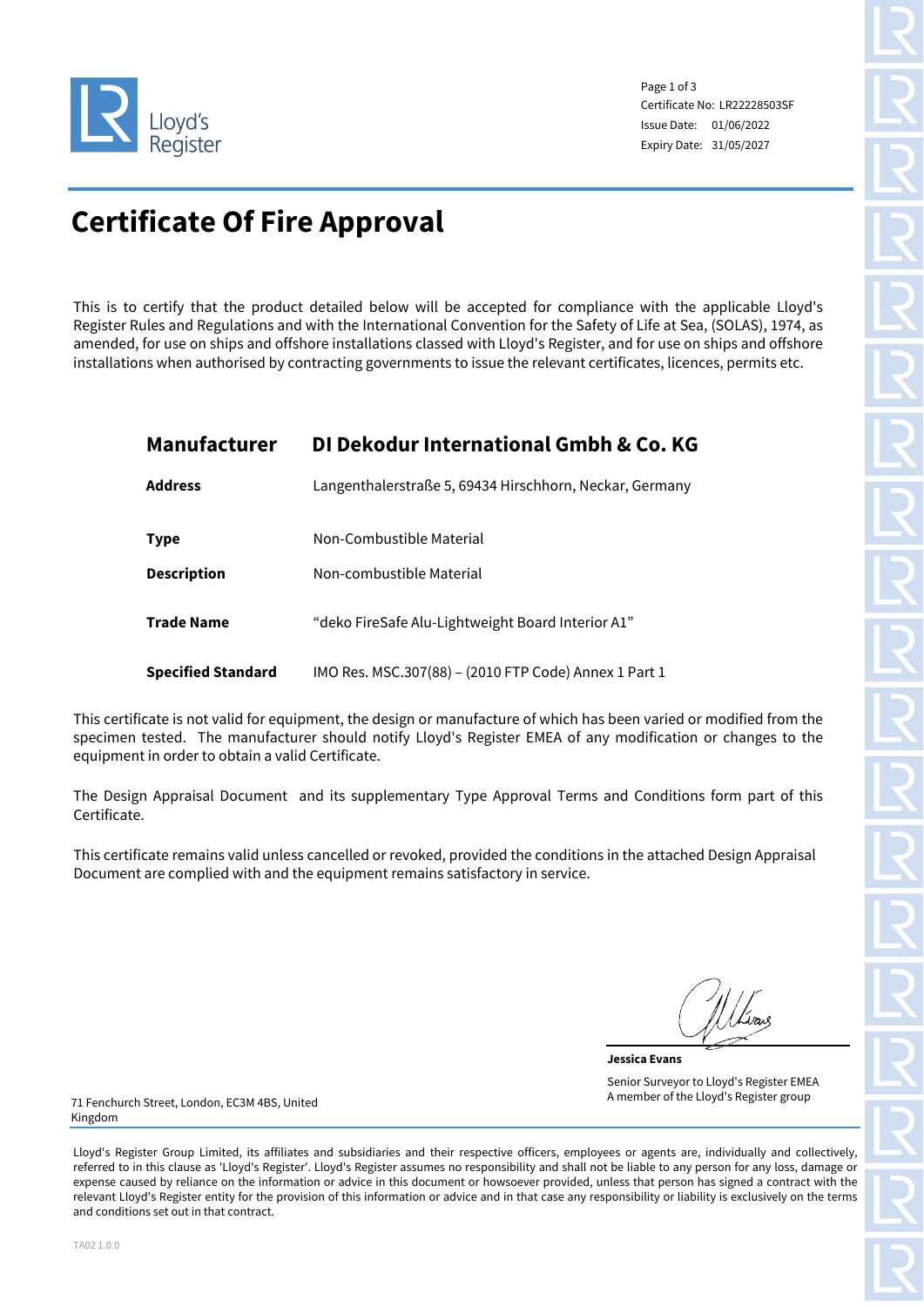

Page 2 of 3 Certificate No: LR22228503SF Issue Date: 01/06/2022 Expiry Date: 31/05/2027

#### **DESIGN APPRAISAL DOCUMENT** Reference: UKITSO/FIRE/TA/JE/WP44709492/PRJ11100338860

#### **ATTACHMENT TO CERTIFICATE OF TYPE APPROVAL No. LR22228503SF**

The undernoted documents have been appraised for compliance with the relevant requirements of International Conventions, and this Design Appraisal Document forms part of the Certificate.

This Design Appraisal Document forms part of the Certificate.

#### **APPROVAL DOCUMENTATION**

#### **TEST REPORTS**

Testing Laboratory of Physical Properties of Materials, Structures and Buildings – Prague, Pražská 810/16, Hostivař, 102 21 Prague, Czechoslovakia; Fire Test Report No. 21/P112-1 dated 7<sup>th</sup> April 2021.

#### **CONDITIONS OF CERTIFICATION**

- 1. Aluminium composite board consisting from fire exposed side of: top of layer aluminium (500 micron thick, density 2.7 g/cm<sup>3</sup> ) followed by base layer of 'Verotec Board' of Expanded glass (expanded recycled glass granules) manufactured by DI Dekodur (15 mm thick, density 630kg/m<sup>3</sup>) followed by backing layer of aluminium (500 micron thick, density 2.7  $g/cm<sup>3</sup>$ ). Bonded with adhesive type "GLUKON®prime sea" pressure sensitive and contact adhesive manufactured by BÖKER Sprühklebersysteme GmbH, Germany.
- 2. Total thickness 16 mm, density 700 kg/m<sup>3</sup>.
- 3. Composition of individual layers to be maintained in production in accordance with originally tested composition formula.
- 4. Production items are to be manufactured in accordance with a quality control system which shall be maintained to ensure that items are of the same standard as the approved prototype.
- 5. The certificate holder is solely responsible for the products supplied under this Certificate and to ensure that their products, whether manufactured by themselves or their licensee manufacturers, if agreed by Lloyd's Register, are fully compliant with the relevant statutory regulations and Lloyd's Register Class rules as applicable and designed, manufactured and installed to the same quality and specifications as the prototype tested, including components that are designed and manufactured by third parties.

Lloyd's Register Group Limited, its affiliates and subsidiaries and their respective officers, employees or agents are, individually and collectively, referred to in this clause as 'Lloyd's Register'. Lloyd's Register assumes no responsibility and shall not be liable to any person for any loss, damage or expense caused by reliance on the information or advice in this document or howsoever provided, unless that person has signed a contract with the relevant Lloyd's Register entity for the provision of this information or advice and in that case any responsibility or liability is exclusively on the terms and conditions set out in that contract.